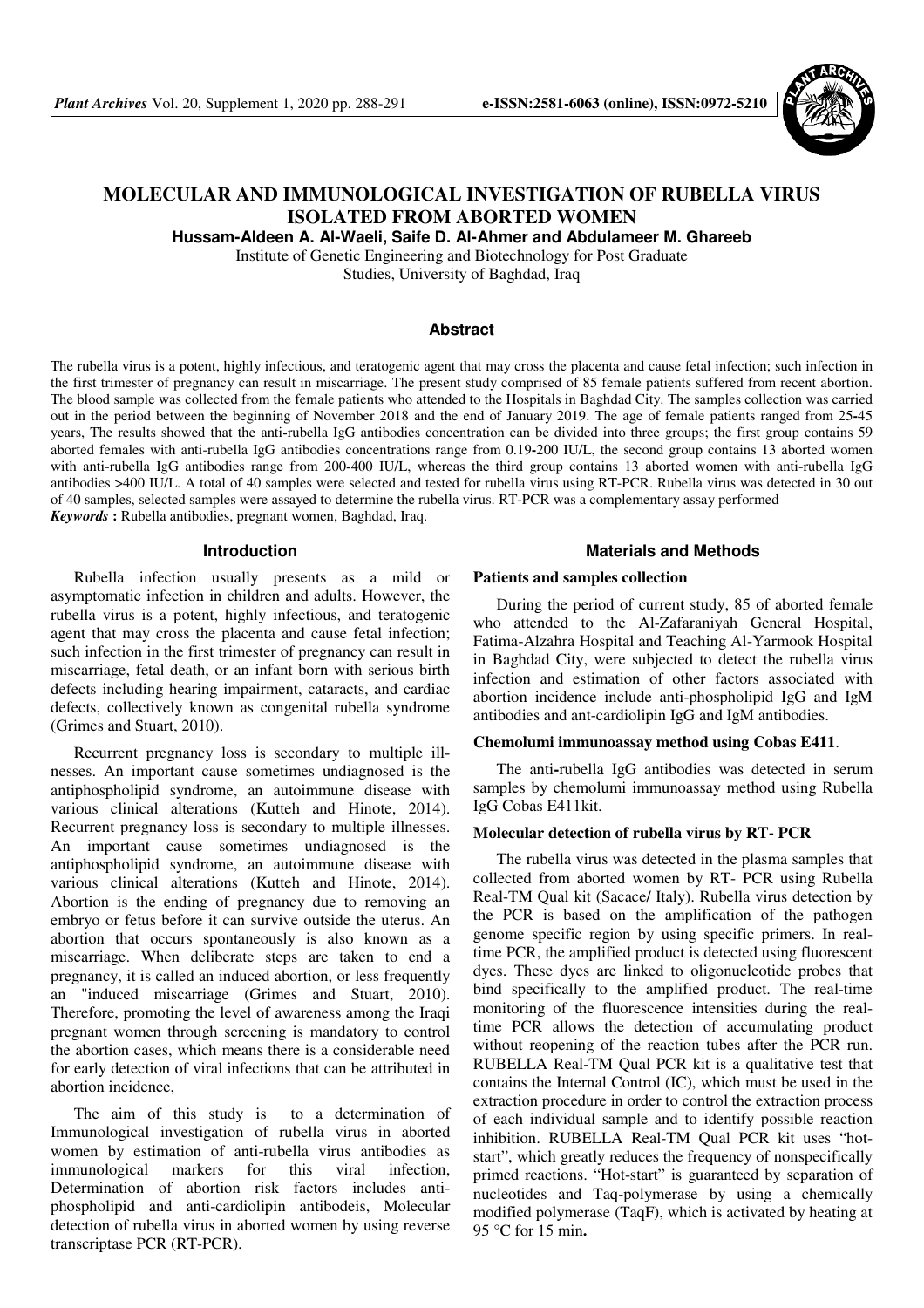#### **Statistical analysis:**

 The Statistical analysis system-SAS (2012) programme was used to effect of difference factors in study parameters. Least significant difference-LSD test was used to significant compare between means in this study.

#### **Results and Discussion**

During the period of current study, 85 of aborted female who attended to the Al-Zafaraniyah General Hospital, Fatima-Alzahra Hospital and Teaching Al-Yarmook Hospital in Baghdad City, were subjected to detect the rubella virus infection and estimation of other factors associated with abortion incidence include anti-phospholipid IgG and IgM antibodies and ant-cardiolipin IgG and IgM antibodies.

The serum of the aborted females of current study were subjected to detect the anti**-**rubella IgG antibodies by chemolumi immunoassay method using Rubella IgG Cobas E411kit. The results showed that the anti**-**rubella IgG antibodies concentration can be divided into three groups; the first group contains 59 aborted females with anti-rubella IgG antibodies concentrations range from 0.19**-**200 IU/L, the second group contains 13 aborted women with anti-rubella IgG antibodies range from 200**-**400 IU/L, where as the third group contains 13 aborted women with anti-rubella IgG antibodies >400 IU/L.

Also the results of statistical analysis revealed that the 51% of women had one abortion, 35.2% of aborted women with two abortions, and 12.8% of aborted women with three abortions. In addition, the results showed that there was no significant differences found between the number of abortions and concentration of anti-rubella IgG antibodies in the aborted women. In addition, the results revealed that the IgG seroprevalence was the highest in pregnant women who had one abortion in comparison with multiple abortions which means that IgG antibodies had a very important role in decreasing the rate of abortion in pregnant women as shown in (Table 1).

|      | Table 1 : Relationship between abortion numbers and rubella |  |  |
|------|-------------------------------------------------------------|--|--|
| IgG. |                                                             |  |  |

|                            | Rubella IgG                        |                                           |                               |                                 |  |  |
|----------------------------|------------------------------------|-------------------------------------------|-------------------------------|---------------------------------|--|--|
| <b>Abortion</b><br>numbers | <b>Low level</b><br>$(0.19 - 200)$ | <b>Moderate</b><br>level<br>$(200 - 400)$ | <b>High level</b><br>( > 400) | <b>Chi-Square</b><br>$(\chi^2)$ |  |  |
| 1                          | 38 (44.71%) 3 (3.53%) 3 (3.53%)    |                                           |                               | $10.945**$                      |  |  |
| 2                          | $17(20.00\%)$ 8 (9.41%) 5 (5.88%)  |                                           |                               | $5.315*$                        |  |  |
| 3                          | $4(4.71\%)$                        |                                           | $2(2.35\%)$ 5 (5.88%)         | 0.791 NS                        |  |  |
| Chi-Square                 | $11.503$ **                        |                                           | 3.566 NS $\mid$ 0.671 NS      |                                 |  |  |
| * (P<0.05), ** (P<0.01).   |                                    |                                           |                               |                                 |  |  |

Total No.  $= 85$ .

 The results of present study agree with results of other studies showed that the pregnant women who had three abortions were constitute only 12.8% of the studied women (Rager *et al*., 2003; Alboa and Cort, 2010).

**Table 2 :** Relationship between age groups and rubella IgG.

|                                                   | <b>Rubella IgG</b>              | <b>Chi-Square</b>                           |          |            |  |  |
|---------------------------------------------------|---------------------------------|---------------------------------------------|----------|------------|--|--|
| Age group<br>(year)                               |                                 | <b>Low level Moderate</b>                   | High     | $(\chi^2)$ |  |  |
|                                                   | $(0.19-200)$ (200-400)          |                                             | ( > 400) |            |  |  |
| Less than 30   9 (10.59%)   4 (4.71%)   3 (3.53%) |                                 |                                             |          | 3.263 NS   |  |  |
| $30 - 40$                                         | 43(50.59%) 9 (10.59%) 8 (9.41%) |                                             |          | 9.872 **   |  |  |
| More than<br>40                                   | $7(8.23\%)$                     | $\vert 0.00\% \rangle \vert 2.35\% \rangle$ |          | $4.612*$   |  |  |
| Chi-Square<br>$(\gamma^2)$                        | $10.437**$                      | $4.522*$                                    | 3.084 NS |            |  |  |
| * (P<0.05), ** (P<0.01).                          |                                 |                                             |          |            |  |  |

Total No.  $= 85$ .

The results revealed that 16 patients (18.7%) were in the age group less than 30 years and  $60(70.4%)$  in the age groups 30-40 years then 9(10.4) in the age groups more than 40 (Table 1). The result of the present study is in agreement with that reported by (Nada *et al*., 2014) who found the highest percent seroposivity rate (52.2%) in pregnant women who were tested for anti-rubella IgG aged between 20 and 29 years.

The present study disagree with the results of the study reported by (Hindi *et al.,* 2010) who found the highest rate of rubella IgG (94,1%) in the age group 35-44 years. On the other hand, (Aysegul and Fazilet, 2012) found the highest rate of anti-rubella- IgG (84.6%) among the pregnant women of the age group 18-25 years.

A total of 40 samples were selected and tested for rubella virus using RT-PCR. Rubella virus was detected in 30 out of 40 samples, selected samples were assayed to determine the rubella virus. RT-PCR was a complementary assay performed.

Molecular detection of rubella virus by RT- PCR findings that more than half (60%) of pregnant women were seropositive for rubella virus, The results of present study agree with results of other studies showed that the pregnant women who had abortions which showed a seroprevalence of 65-68% (Hamdan *et al*., 2011).

And, the results of current study go together with different studies they concluded higher rubella seroprevalence (90.1 and 96.2%) among aborted pregnant women (Tahita *et al.,* 2010).

 Other study, show85% of rubella seroprevalence ( Jonas *et al*., 2010) Also the result of (Zanga *et al.,* 2017) in which viral genome was detected in 60% of pregnant aborted women, this fact agreed with our results.



**Fig. 4.1 : RT- PCR** curve of rubella virus detection.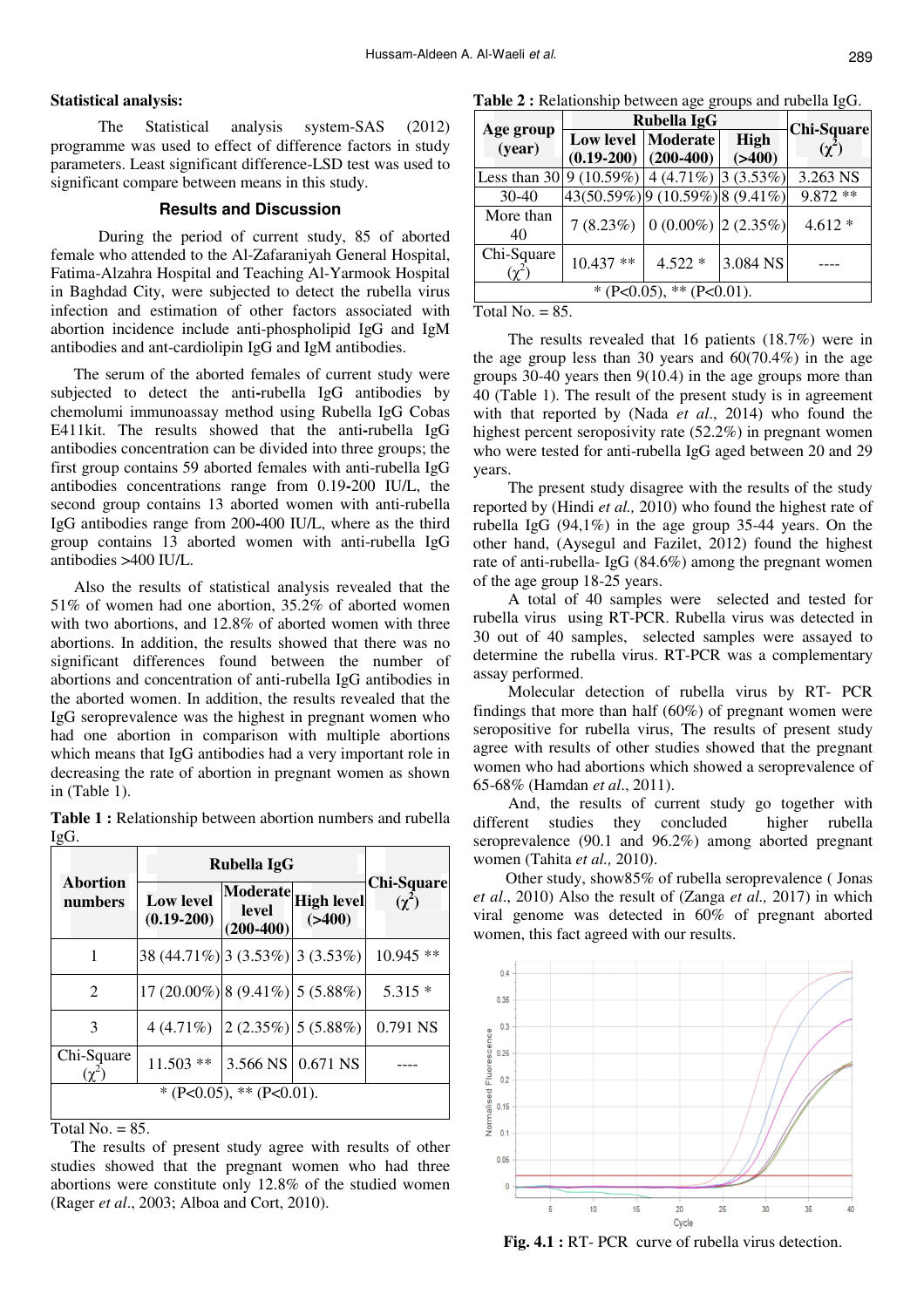# **Immunological detection of anti-cardiolipin antibodies IgM and IgG**

The results revealed that the anti-cardiolipin IgG seroprevalence was the highest in pregnant women who had one and two abortion in comparison with three abortions which means that IgG antibodies had a very important role in increasing the rate of abortion in pregnant women as shown in (Table 3).

|                 | Table 3 : Relationship between Abortion numbers and Anti- |  |  |  |
|-----------------|-----------------------------------------------------------|--|--|--|
| Cardiolipin IgG |                                                           |  |  |  |

|                            |                                            | <b>Anti Cardiolipin IgG</b> |                         |                                     |  |  |
|----------------------------|--------------------------------------------|-----------------------------|-------------------------|-------------------------------------|--|--|
| <b>Abortion</b><br>numbers | <b>Equvocal</b><br>border<br>line<br>12-18 | <b>Positive</b><br>>18      | <b>Negative</b><br>< 12 | Chi-<br><b>Square</b><br>$(\chi^2)$ |  |  |
|                            | $1(2.50\%)$                                | $4(10.00\%)$                | $9(22.50\%)$            | 9.016<br>$***$                      |  |  |
| $\overline{2}$             | $1(2.50\%)$                                | 12                          | $6(15.00\%)$            | $9.863$ **                          |  |  |
|                            |                                            | $(30.00\%)$                 |                         |                                     |  |  |
| 3                          | $0(0.00\%)$                                | $4(10.00\%)$                | $3(7.50\%)$             | $4.6719*$                           |  |  |
| Chi-Square                 | 0.849 NS                                   | $7.250$ **                  | $5.692*$                |                                     |  |  |
|                            |                                            |                             |                         |                                     |  |  |
| * (P<0.05), ** (P<0.01).   |                                            |                             |                         |                                     |  |  |

Total No.  $=40$ .

 The results of present study agree with results of other studies showed that the pregnant women who had abortions (Godoy *et al*., 2006)

And, the results of current study go together with different studies they concluded that anticardiolipin antibody is found to be the most important factor for recurrent abortion (Velayuthaprabhu and Archunan, 2005)

Other study mentioned that the concentration of Anticardiolipin antibodies was observed that anti-cardiolipin is a major cause of recurrent fetal loss (Sheth and Sheth, 2001), this fact agreed with our results

In addition, the results showed that there was significant differences found between the number of abortions and concentration of anti-cardiolipin IgM antibodies in the aborted women. In addition, the results revealed that the IgM seroprevalence was the highest in pregnant women who had one abortion in comparison with multiple abortions which means that IgM antibodies had a very important role in increasing the rate of abortion in pregnant women as shown in

**Table 4:** Relationship between Abortion numbers and Anti-Cardiolipin IgM

|                            | <b>Anti-Cardiolipin IgM</b>                |                        |                         |                                     |  |  |
|----------------------------|--------------------------------------------|------------------------|-------------------------|-------------------------------------|--|--|
| <b>Abortion</b><br>numbers | <b>Equvocal</b><br>border<br>line<br>12-18 | <b>Positive</b><br>>18 | <b>Negative</b><br>$12$ | Chi-<br><b>Square</b><br>$(\chi^2)$ |  |  |
|                            | $1(2.50\%)$                                | $1(2.50\%)$            | 12                      | $9.064*$                            |  |  |
|                            |                                            |                        | $(30.00\%)$             |                                     |  |  |
| 2                          | $3(7.50\%)$                                | $5(12.50\%)$           | 10                      | $***$<br>6.589                      |  |  |
|                            |                                            |                        | $(25.00\%)$             |                                     |  |  |
| 3                          | $0(0.00\%)$                                | $3(7.50\%)$            | $5(12.50\%)$            | $5.138*$                            |  |  |
| Chi-Square                 | 2.641 NS                                   | $4.502*$               | $6.935**$               |                                     |  |  |
|                            |                                            |                        |                         |                                     |  |  |
| $*(P<0.05), ** (P<0.01).$  |                                            |                        |                         |                                     |  |  |

Total No. =40.

The results of present study agree with results of other studies showed that the pregnant women who had abortions (Godoy *et al*., 2006)

And, the results of current study go together with different studies they concluded that anticardiolipin antibody is found to be the most important factor for recurrent abortion (Velayuthaprabhu and Archunan, 2005)

# **Immunological detection of anti-phospholipid antibodies IgM and IgG**

The IgM concentrations could be divided into three groups; the first group contains females patients with IgM concentrations (0.2 border line)and the second group patients with IgM concentrations Negative  $(<0.2)$  where as the third group contains patients with IgM concentration Positive (>0.21) the results of statistical analysis revealed that the 15% of women had one abortion, 15% of aborted women with two abortions, and 7.5 % of aborted women with three abortions. In addition, the results showed that there was high significant differences found between the number of abortions and concentration of anti-phospholipid antibodies IgM in the aborted women as shown in (Table 5).

**Table 5 :** Relationship between Abortion numbers and Anti phosphor- lipid Igm

|                            | Anti phosphor-lipid IgM       | Chi-                     |                                   |                             |  |
|----------------------------|-------------------------------|--------------------------|-----------------------------------|-----------------------------|--|
| <b>Abortion</b><br>numbers | $IgM = 0.2$<br>border<br>line | <b>Positive</b><br>>0.21 | <b>Negative</b><br>< 0.2          | <b>Square</b><br>$(\chi^2)$ |  |
|                            |                               |                          | $1(2.50\%)$ [5(12.50%)] 8(20.00%) | $**$<br>6.839               |  |
| 2                          |                               |                          | $2(5.00\%)$ 4(10.00%) 12(30.00%)  | $8.465**$                   |  |
| 3                          |                               |                          | $0(0.00\%)$ 3(7.50%) 5(12.50%)    | $5.173*$                    |  |
| Chi-Square                 |                               | 1.276 NS 1.364 NS        | $6.702$ **                        |                             |  |
| $\gamma^2$                 |                               |                          |                                   |                             |  |
| * (P<0.05), ** (P<0.01).   |                               |                          |                                   |                             |  |

Total No.  $=40$ .

The present study showed that the most important factor for recurrent abortion anti-phospholipid antibodies and this result agree with results other studies show Recurrent pregnancy loss (Adelowo and Adetoro, 2010) In addition, several studies conducted in different countries agree with this study found a relationship between anti-phospholipid antibodies and Recurrent pregnancy loss (Chen *et al.,* 2012), these results goes with results of different study reported Association between anti-phospholipid antibodies and recurrent miscarriage (Roye-Green *et al.,* 2011).

The anti-phospholipid antibodies IgG concentrations could be divided into three groups; the first group contains females patients with IgG concentrations (Moderate  $=2.4$ ) border line)and the second group patients with IgG concentrations Negative (*<*2.4) whereas the third group contains patients with IgG concentration Positive, the results of statistical analysis revealed that the 12.5% of women had one abortion, 12.5% of aborted women with two abortions, and 10% of aborted women with three abortions. In addition, the results showed that there was significant differences found between the number of abortions and concentration of anti-phospholipid antibodies IgG in the aborted women as shown in (Table 6).